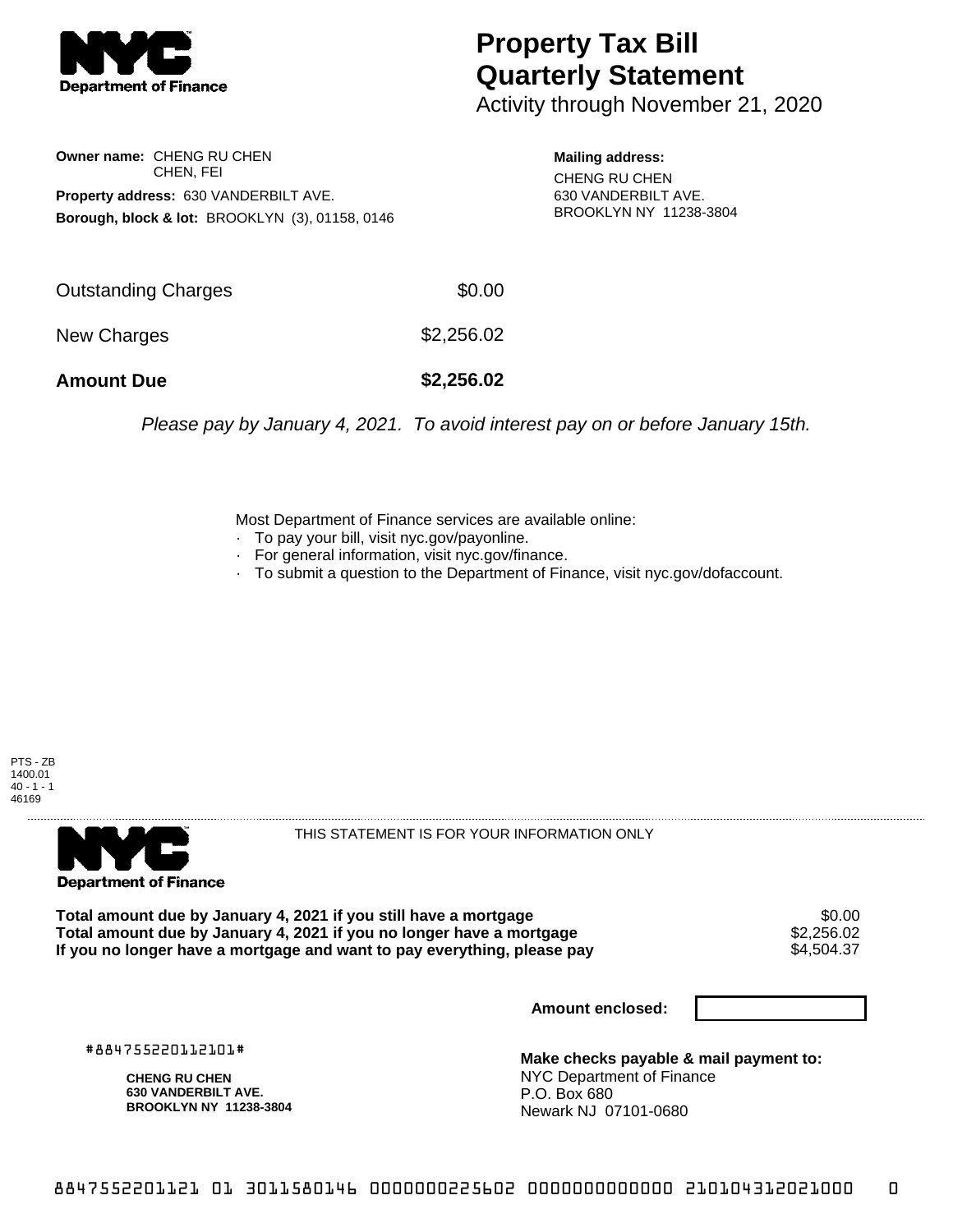

| <b>Billing Summary</b>                                                     | <b>Activity Date Due Date</b> |                     | <b>Amount</b> |
|----------------------------------------------------------------------------|-------------------------------|---------------------|---------------|
| Outstanding charges including interest and payments                        |                               |                     | \$0.00        |
| <b>Finance-Property Tax</b>                                                |                               | 01/01/2021          | \$2,282.34    |
| Adopted Tax Rate                                                           |                               |                     | $$-26.32$     |
| <b>Total amount due</b>                                                    |                               |                     | \$2,256.02    |
| <b>Tax Year Charges Remaining</b>                                          | <b>Activity Date</b>          | <b>Due Date</b>     | <b>Amount</b> |
| <b>Finance-Property Tax</b>                                                |                               | 04/01/2021          | \$2,282.34    |
| <b>Adopted Tax Rate</b>                                                    |                               |                     | $$-26.32$     |
| Total tax year charges remaining                                           |                               |                     | \$2,256.02    |
| If you pay everything you owe by January 4, 2021, you would save:          |                               |                     | \$7.67        |
| How We Calculated Your Property Tax For July 1, 2020 Through June 30, 2021 |                               |                     |               |
|                                                                            |                               | Overall             |               |
| Tax class 1 - Small Home, Less Than 4 Families                             |                               | <b>Tax Rate</b>     |               |
| Original tax rate billed                                                   |                               | 21.1670%            |               |
| New Tax rate                                                               |                               | 21.0450%            |               |
| Estimated Market Value \$1,803,000                                         |                               |                     |               |
|                                                                            |                               |                     | <b>Taxes</b>  |
| <b>Billable Assessed Value</b>                                             |                               | \$43,130            |               |
| <b>Taxable Value</b>                                                       |                               | \$43,130 x 21.0450% |               |
| <b>Tax Before Abatements and STAR</b>                                      |                               | \$9,076.72          | \$9,076.72    |
| Annual property tax                                                        |                               |                     | \$9,076.72    |
| Original property tax billed in June 2020                                  |                               |                     | \$9,129.36    |
| Change In Property Tax Bill Based On New Tax Rate                          |                               |                     | $$-52.64$     |

Please call 311 to speak to a representative to make a property tax payment by telephone.

For information about the interest rate charged on late payments, visit nyc.gov/taxbill.

## **Home banking payment instructions:**

- 1. **Log** into your bank or online bill pay website.
- 2. **Add** the new payee: NYC DOF Property Tax. Enter your account number, which is your boro, block and lot, as it appears here: 3-01158-0146 . You may also need to enter the address for the Department of Finance. The address is P.O. Box 680, Newark NJ 07101-0680.
- 3. **Schedule** your online payment using your checking or savings account.

## **Did Your Mailing Address Change?**

If so, please visit us at **nyc.gov/changemailingaddress** or call **311.**

When you provide a check as payment, you authorize us either to use information from your check to make a one-time electronic fund transfer from your account or to process the payment as a check transaction.